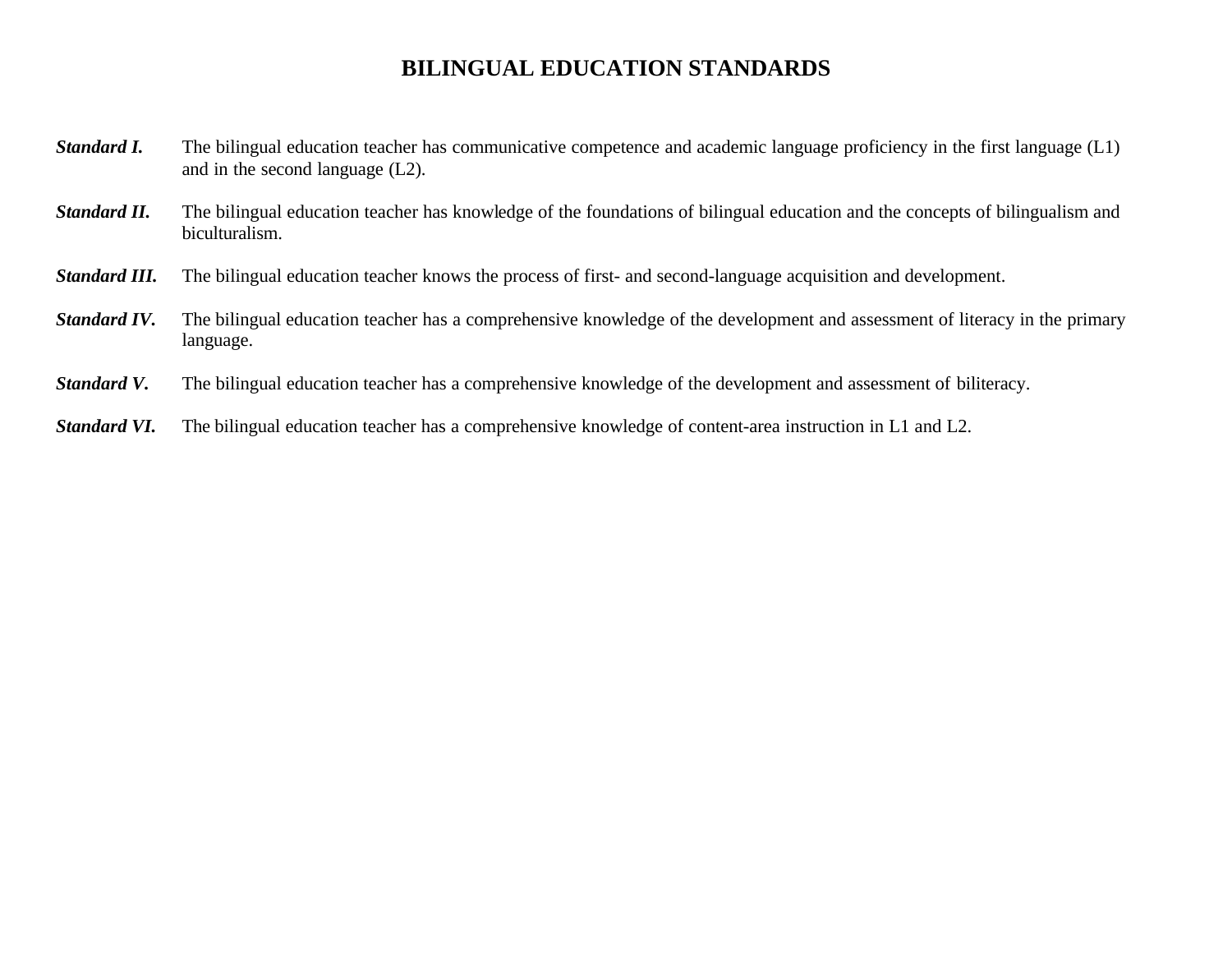*Standard I.* **The bilingual education teacher has communicative competence and academic language proficiency in the first language (L1) and in the second language (L2).**

| <b>Teacher Knowledge: What Teachers Know</b>                                                      | <b>Application: What Teachers Can Do</b>                                                                              |  |  |
|---------------------------------------------------------------------------------------------------|-----------------------------------------------------------------------------------------------------------------------|--|--|
| <b>Bilingual Education Teachers of Students in Grades 4-8</b>                                     | <b>Bilingual Education Teachers of Students in Grades 4-8</b>                                                         |  |  |
| The beginning bilingual education teacher knows and understands:                                  | The beginning bilingual education teacher is able to:                                                                 |  |  |
| 1.1k<br>how to read, write, and communicate orally in a proficient manner in L1 and<br>$L2$ ; and | prepare lessons, materials, and assessments in L1 and L2;<br>1.1s                                                     |  |  |
| 1.2k<br>academic language in L1 and L2.                                                           | use academic language competently in L1 and L2 to deliver instruction; and<br>1.2s                                    |  |  |
|                                                                                                   | communicate effectively (orally and in writing) with families, colleagues, and<br>1.3s<br>the community in L1 and L2. |  |  |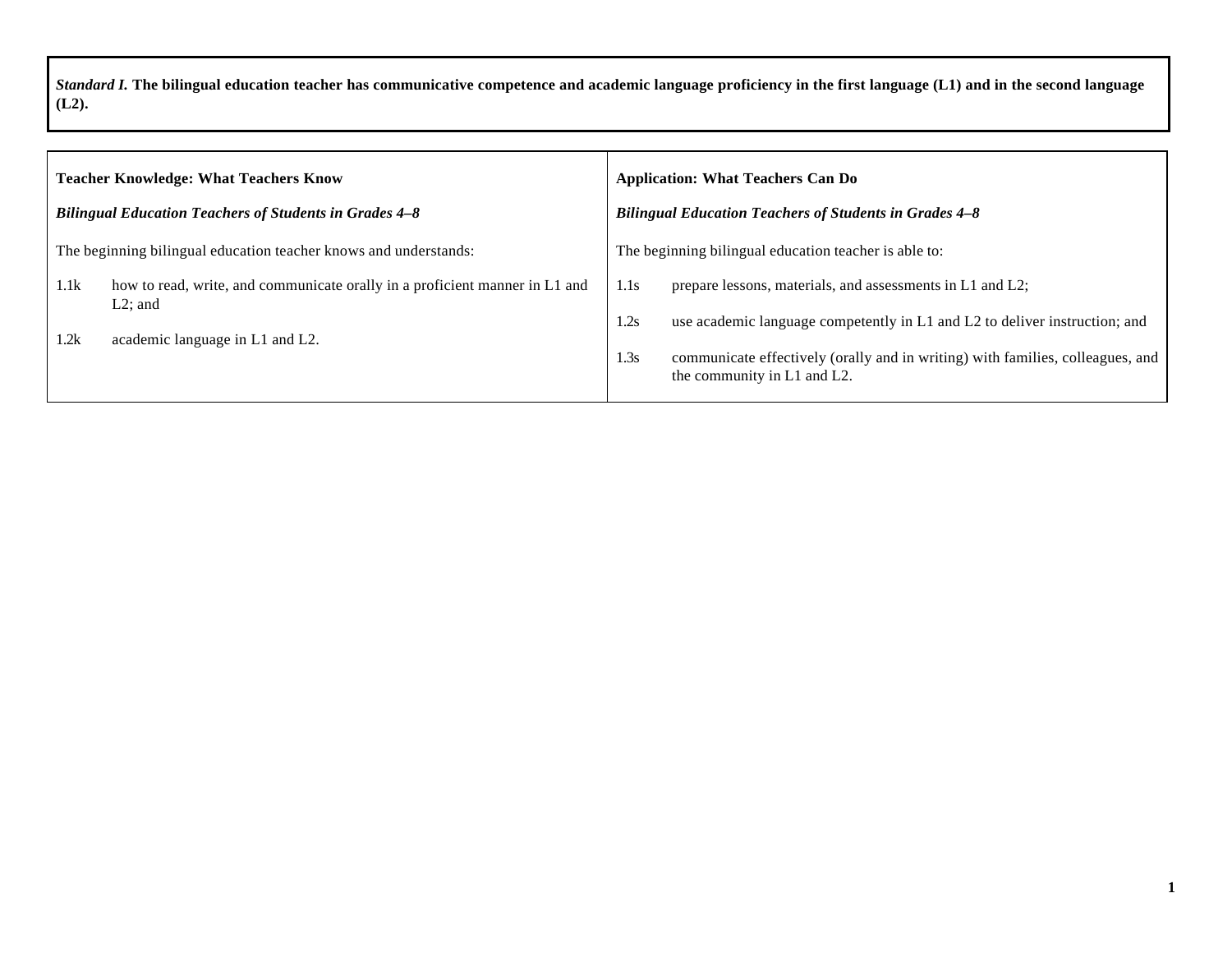*Standard II.* **The bilingual education teacher has knowledge of the foundations of bilingual education and the concepts of bilingualism and biculturalism.**

| <b>Teacher Knowledge: What Teachers Know</b>                  |                                                                                                                                                                                                                                                                                                                                    | <b>Application: What Teachers Can Do</b>                      |                                                                                                                                                                                                                                                                     |  |
|---------------------------------------------------------------|------------------------------------------------------------------------------------------------------------------------------------------------------------------------------------------------------------------------------------------------------------------------------------------------------------------------------------|---------------------------------------------------------------|---------------------------------------------------------------------------------------------------------------------------------------------------------------------------------------------------------------------------------------------------------------------|--|
| <b>Bilingual Education Teachers of Students in Grades 4–8</b> |                                                                                                                                                                                                                                                                                                                                    | <b>Bilingual Education Teachers of Students in Grades 4-8</b> |                                                                                                                                                                                                                                                                     |  |
|                                                               | The beginning bilingual education teacher knows and understands:                                                                                                                                                                                                                                                                   | The beginning bilingual education teacher is able to:         |                                                                                                                                                                                                                                                                     |  |
| 2.1k                                                          | the historical, legal, legislative, and global contexts of bilingual education<br>(including the historical background of bilingual education, effects of<br>demographic changes on bilingual education, pertinent federal and state<br>legislation and significant court cases related to bilingual education, and                | 2.1s                                                          | use knowledge of the historical, legal, legislative, and global contexts of<br>bilingual education to be an effective advocate for the bilingual education<br>program and for bilingual learners;                                                                   |  |
|                                                               | bilingual education and the concept of bilingualism throughout the world);                                                                                                                                                                                                                                                         | 2.2s                                                          | apply knowledge of best practices based on convergent research in bilingual<br>education;                                                                                                                                                                           |  |
| 2.2k                                                          | the convergence of research evidence related to bilingual education, including<br>best instructional practices for second language learners as determined by<br>academic achievement;                                                                                                                                              | 2.3s                                                          | make appropriate instructional decisions based on program model and design,<br>and select appropriate instructional strategies and materials in relation to<br>specific program models;                                                                             |  |
| 2.3k                                                          | bilingualism and biculturalism and their impact on the learning environment;                                                                                                                                                                                                                                                       | 2.4s                                                          | address the affective, linguistic, and cognitive needs of bilingual learners;                                                                                                                                                                                       |  |
| 2.4k                                                          | models of bilingual education, including characteristics and goals of various<br>types of bilingual education programs, research findings on the effectiveness of<br>various models of bilingual education, and factors that determine the nature of a<br>bilingual program on a particular campus; and                            | 2.5s                                                          | use knowledge of diversity to plan and implement effective instruction that<br>includes incorporating the diversity of the home into the classroom setting and<br>selecting linguistically and culturally appropriate instructional materials and<br>methodologies; |  |
| 2.5k                                                          | how to create an effective bilingual and multicultural learning environment,<br>including knowledge of diversity; awareness of the existence of regional<br>differences in languages; ways to address the affective, linguistic, and cognitive<br>needs of bilingual learners; awareness of regional differences in languages; and | 2.6s                                                          | demonstrate sensitivity to learners' diverse cultural backgrounds and show<br>respect for regional language differences; and                                                                                                                                        |  |
|                                                               | ways to bridge the home and school cultural environments.                                                                                                                                                                                                                                                                          | 2.7s                                                          | advocate equity for bilingual learners.                                                                                                                                                                                                                             |  |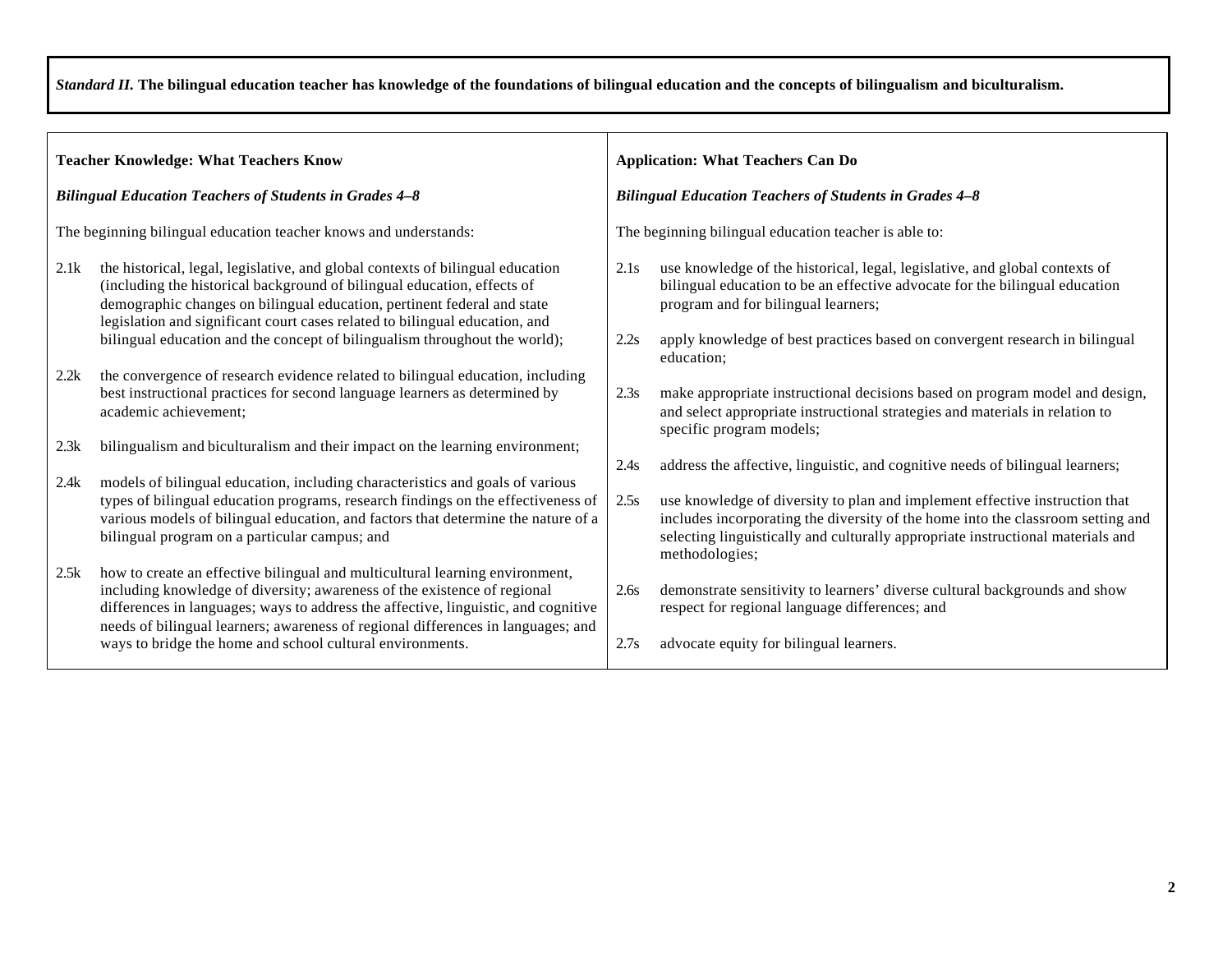*Standard III.* **The bilingual education teacher knows the process of first- and second-language acquisition and development.**

| <b>Teacher Knowledge: What Teachers Know</b>                     |                                                                                                                                  | <b>Application: What Teachers Can Do</b>                      |                                                                                                                                                  |  |
|------------------------------------------------------------------|----------------------------------------------------------------------------------------------------------------------------------|---------------------------------------------------------------|--------------------------------------------------------------------------------------------------------------------------------------------------|--|
| <b>Bilingual Education Teachers of Students in Grades 4-8</b>    |                                                                                                                                  | <b>Bilingual Education Teachers of Students in Grades 4-8</b> |                                                                                                                                                  |  |
| The beginning bilingual education teacher knows and understands: |                                                                                                                                  | The beginning bilingual education teacher is able to:         |                                                                                                                                                  |  |
| 3.1k                                                             | basic linguistic concepts in L1 and L2 (e.g., language variation and change,<br>dialects);                                       | 3.1s                                                          | apply linguistic concepts to support learners' language and literacy<br>development in L1 and L2;                                                |  |
| 3.2k                                                             | major language components (e.g., phonetics, phonology, morphology, syntactic<br>features, semantics, pragmatics);                | 3.2s                                                          | apply knowledge of linguistic concepts to select and use appropriate<br>instructional methods, strategies, and materials for teaching L1 and L2; |  |
| 3.3k                                                             | theories of first-language development, including stages of first-language<br>development;                                       | 3.3s                                                          | assist learners in making connections between languages (e.g., noting<br>similarities and differences, using cognates); and                      |  |
| 3.4k                                                             | theories of second-language development, including stages of second-language<br>development;                                     | 3.4s                                                          | utilize appropriate methods and strategies for teaching English as a second<br>language across all areas of the curriculum.                      |  |
| 3.5k                                                             | effective, developmentally appropriate methodologies and strategies for<br>teaching English as a second language;                |                                                               |                                                                                                                                                  |  |
| 3.6k                                                             | the interrelatedness and interdependence of first- and second-language<br>acquisition; and                                       |                                                               |                                                                                                                                                  |  |
| 3.7k                                                             | factors affecting first- and second-language acquisition (e.g., academic<br>background, age, home/school/community environment). |                                                               |                                                                                                                                                  |  |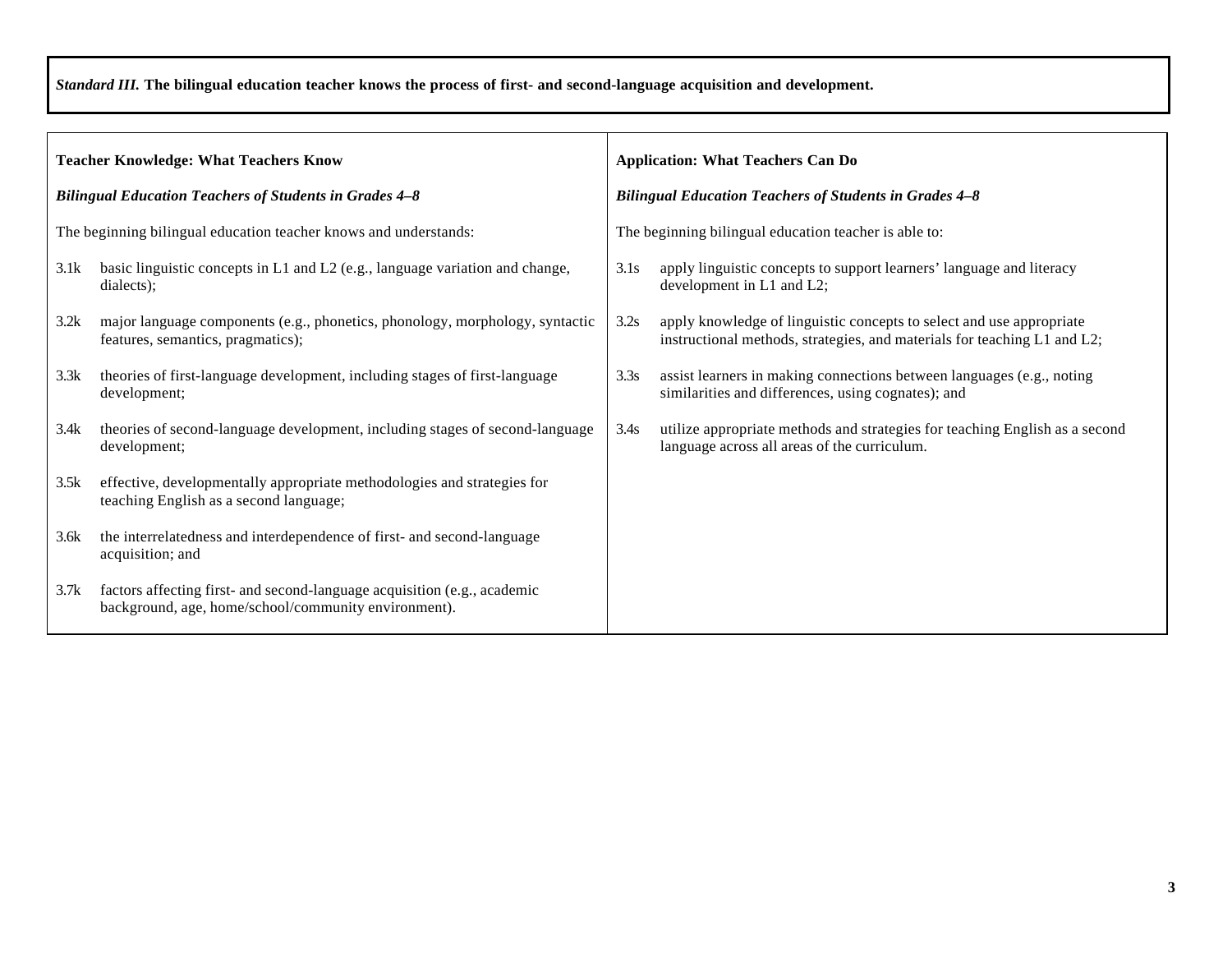*Standard IV.* **The bilingual education teacher has a comprehensive knowledge of the development and assessment of literacy in the primary language.**

| <b>Teacher Knowledge: What Teachers Know</b>                     |                                                                                                                                                                                                                               | <b>Application: What Teachers Can Do</b>                      |                                                                                                                                                                                           |  |
|------------------------------------------------------------------|-------------------------------------------------------------------------------------------------------------------------------------------------------------------------------------------------------------------------------|---------------------------------------------------------------|-------------------------------------------------------------------------------------------------------------------------------------------------------------------------------------------|--|
| <b>Bilingual Education Teachers of Students in Grades 4-8</b>    |                                                                                                                                                                                                                               | <b>Bilingual Education Teachers of Students in Grades 4-8</b> |                                                                                                                                                                                           |  |
| The beginning bilingual education teacher knows and understands: |                                                                                                                                                                                                                               | The beginning bilingual education teacher is able to:         |                                                                                                                                                                                           |  |
| 4.1k                                                             | state educator certification standards in reading/language arts appropriate for<br>the teacher's level of certification and distinctive elements in the application<br>of the standards for English and the primary language; | 4.1s                                                          | apply knowledge of the reading/language arts educator certification standards<br>and statewide curriculum to promote bilingual learners' literacy development<br>in the primary language; |  |
| 4.2k                                                             | the statewide language arts curriculum for Spanish, or the language arts<br>curriculum for languages other than Spanish, as appropriate, as specified in<br>the Texas Essential Knowledge and Skills (TEKS); and              | 4.2s                                                          | make appropriate instructional modifications to deliver the statewide<br>language arts curriculum and develop learners' literacy in the primary<br>language; and                          |  |
| 4.3k                                                             | types of formal and informal literacy assessment in the primary language.                                                                                                                                                     | 4.3s                                                          | use a variety of literacy assessments to plan and implement literacy<br>instruction in the primary language.                                                                              |  |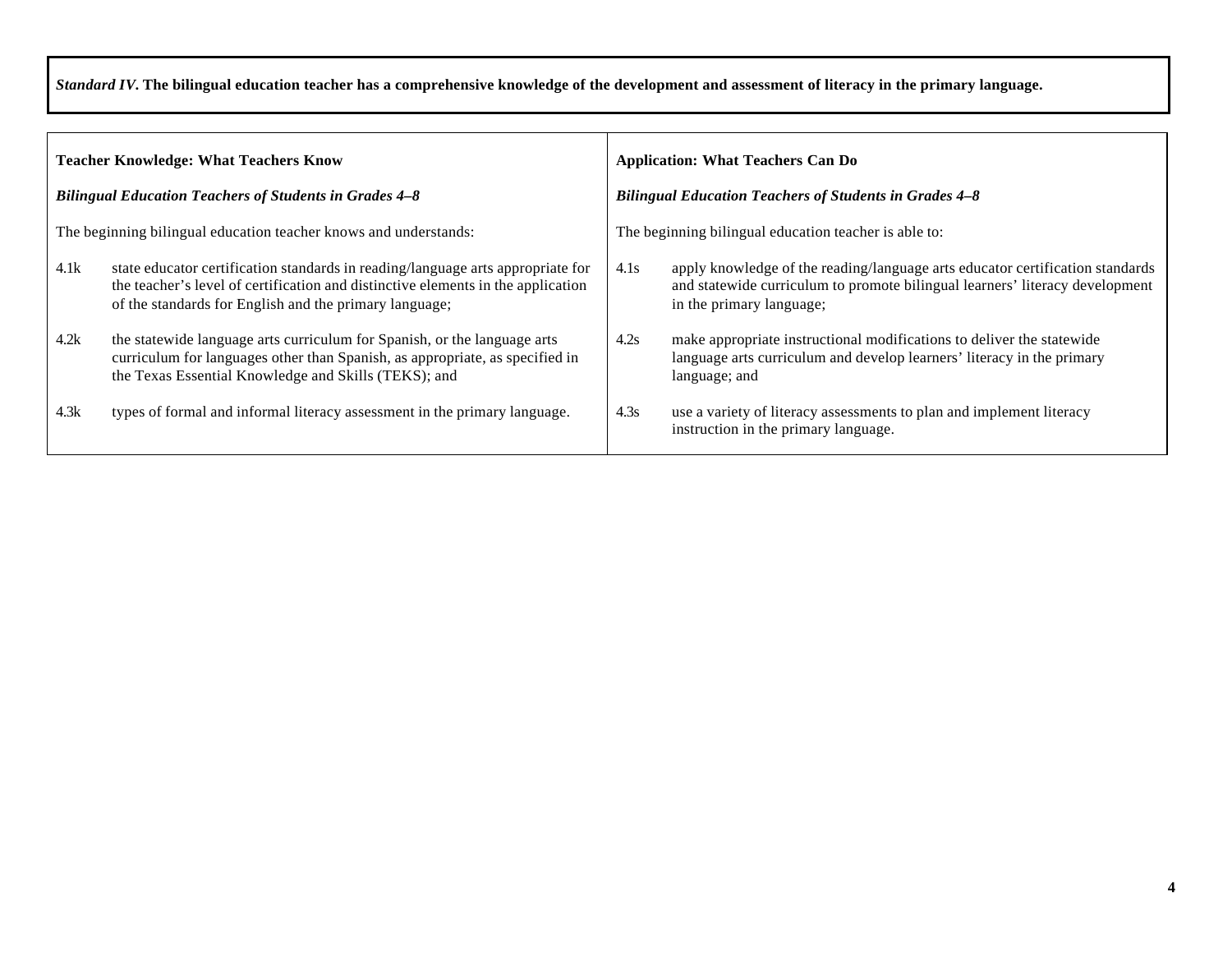*Standard V.* **The bilingual education teacher has a comprehensive knowledge of the development and assessment of biliteracy.**

| <b>Teacher Knowledge: What Teachers Know</b>                  |                                                                                                             | <b>Application: What Teachers Can Do</b>                      |                                                                                                                                                      |  |
|---------------------------------------------------------------|-------------------------------------------------------------------------------------------------------------|---------------------------------------------------------------|------------------------------------------------------------------------------------------------------------------------------------------------------|--|
| <b>Bilingual Education Teachers of Students in Grades 4-8</b> |                                                                                                             | <b>Bilingual Education Teachers of Students in Grades 4-8</b> |                                                                                                                                                      |  |
|                                                               | The beginning bilingual education teacher knows and understands:                                            |                                                               | The beginning bilingual education teacher is able to:                                                                                                |  |
| 5.1k                                                          | how to use learners' prior knowledge to facilitate their acquisition of literacy<br>in the second language; | 5.1s                                                          | maintain learners' literacy in L1 while developing learners' literacy in L2;                                                                         |  |
| 5.2k                                                          | how to integrate ESL techniques in the teaching of reading; and                                             | 5.2s                                                          | use oral language techniques and explicit instruction in phonemic awareness<br>and decoding to promote literacy in L2; and                           |  |
| 5.3k                                                          | how to make connections between L1 and L2 to promote biliteracy.                                            | 5.3s                                                          | assess and monitor learners' level of proficiency in oral and written language<br>and reading in L1 and L2 to plan appropriate literacy instruction. |  |